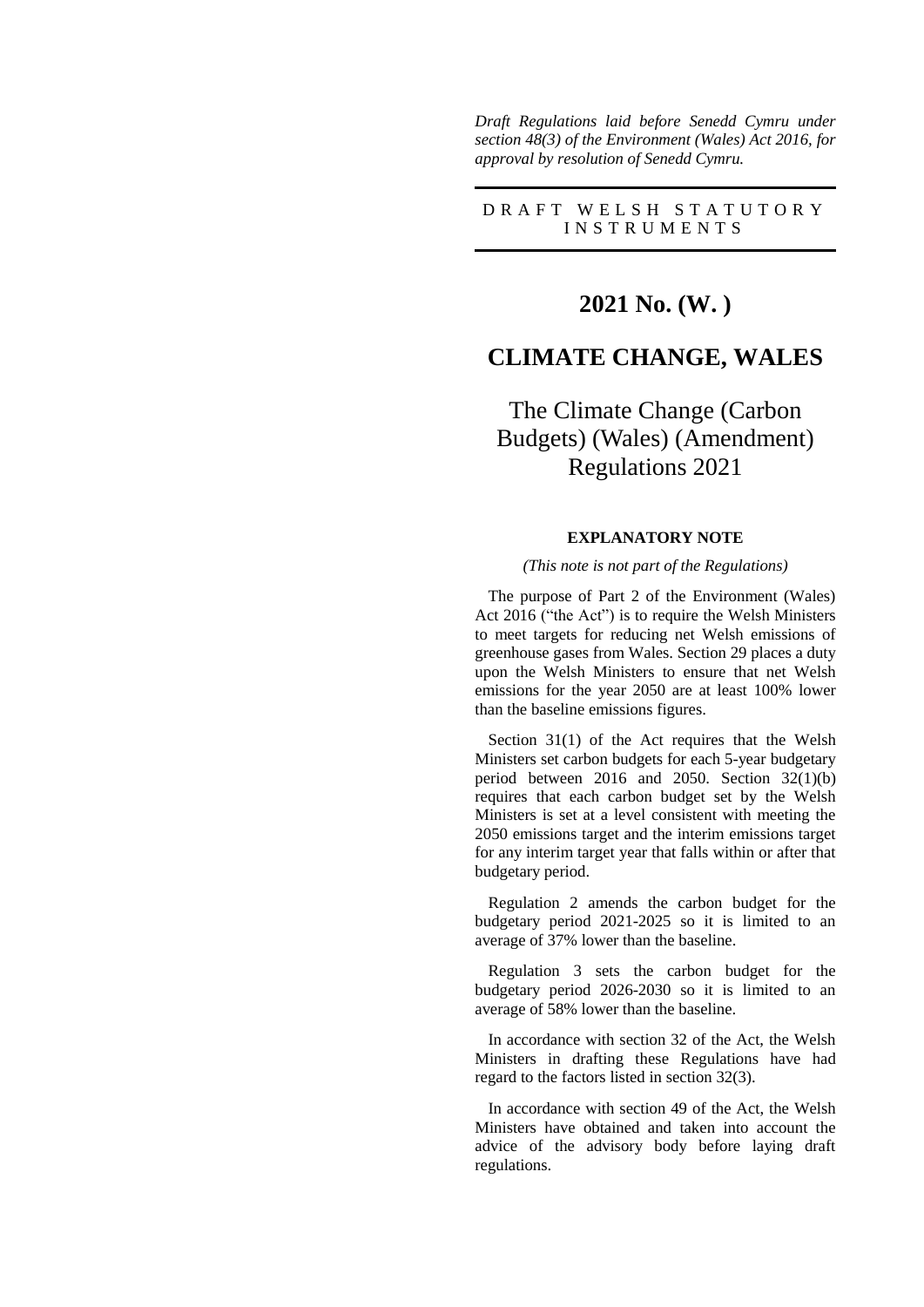The Welsh Ministers' Code of Practice on the carrying out of Regulatory Impact Assessments was considered in relation to these Regulations. As a result a regulatory impact assessment has been prepared as to the likely costs and benefits of complying with these Regulations. A copy can be obtained from the Welsh Government, Cathays Park, Cardiff, CF10 3NQ.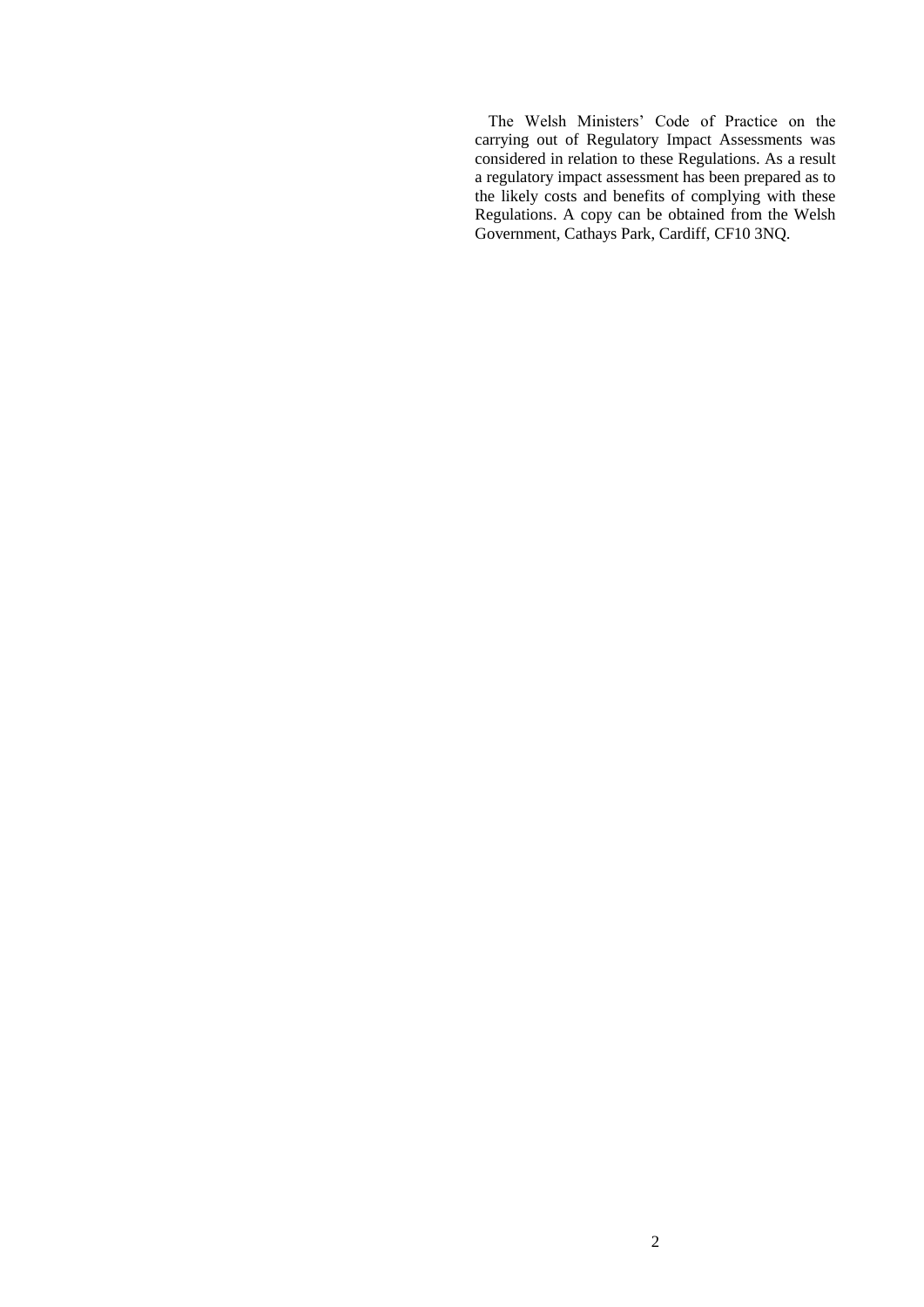*Draft Regulations laid before Senedd Cymru under section 48(3) of the Environment (Wales) Act 2016, for approval by resolution of Senedd Cymru.*

D R A F T W E L S H S T A T U T O R Y I N S T R U M E N T S

## **2021 No. (W. )**

### **CLIMATE CHANGE, WALES**

# The Climate Change (Carbon Budgets) (Wales) (Amendment) Regulations 2021

*Made \*\*\**

*Coming into force 12 March 2021*

In accordance with section 48(3) of the Environment (Wales) Act 2016(**1**) ("the Act"), a draft of this instrument was laid before and approved by a resolution of the Senedd Cymru(**2**).

Before the draft was laid the Welsh Ministers—

- (a) satisfied themselves that each carbon budget is set at a level consistent with meeting the 2050 emissions target and the interim emissions target for any interim target year that falls within or after that budgetary period, in accordance with section  $32(1)(b)$  of the Act,
- (b) had regard to the matters listed in section 32(3) of the Act, and
- (c) obtained and took into account the advice of the Committee on Climate Change(**3**), in accordance with section 49(1) of the Act.

The Committee on Climate Change has recommended that the carbon budget for the budgetary period 2021-

<u>.</u>

<sup>(</sup>**1**) 2016 anaw 3.

<sup>(</sup>**2**) The reference in the Environment (Wales) Act 2016 to the National Assembly for Wales now has effect as a reference to Senedd Cymru, by virtue of section 150A(2) of the Government of Wales Act 2006 (c. 32).

<sup>(</sup>**3**) The Committee on Climate Change is the relevant advisory body to the Welsh Ministers by virtue of section 44(3) of the Environment (Wales) Act 2016.